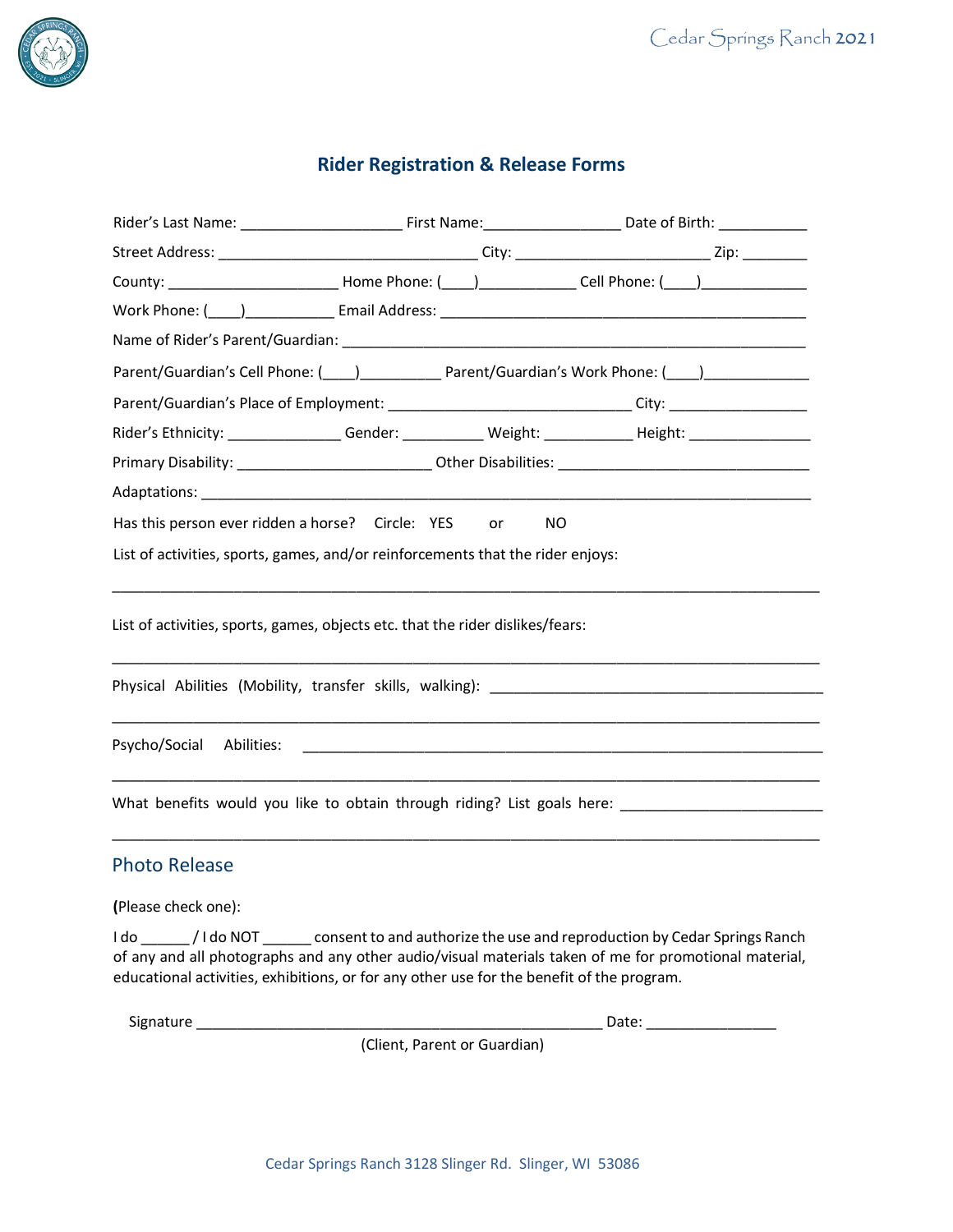

# **Rider Registration & Release Forms**

#### Liability Release

\_\_\_\_\_\_\_\_\_\_\_\_\_\_\_\_\_\_\_\_\_\_\_ (Rider's Name) would like to participate in the riding program at Cedar Springs Ranch. I acknowledge the risks and potential for risks of horseback riding. However, I feel the possible benefits of myself/my son/my daughter/my ward are greater than the risk assumed. I hereby, intending to be legally bound, for myself, my heirs and assigns, executors or administrators, waive and release forever all claims for damages against Cedar Springs Ranch, its Board of Elders, Instructors, Trainers, Therapists, Aides, Volunteers, and/or Employees for any and all injuries and/or losses I/my son/my daughter/my ward may sustain while participating in programs at Cedar Springs Ranch.

Signature: \_\_\_\_\_\_\_\_\_\_\_\_\_\_\_\_\_\_\_\_\_\_\_\_\_\_\_\_\_\_\_\_\_\_\_\_\_\_\_\_\_\_\_\_\_\_\_\_\_ Date: \_\_\_\_\_\_\_\_\_\_\_\_\_\_\_\_\_\_

(Client, Parent or Guardian)

## Rider's Authorization/Emergency Medical Treatment

In the event of an emergency that medical aid/treatment is required due to illness or injury during the process of receiving services, or while being on the property of the agency, I authorize Cedar Springs Ranch to do the following: secure and retain medical treatment and transportation if needed and release client records upon request to the authorized individual or agency involved in the medical emergency treatment.

## Emergency Contact Numbers

| <b>Primary Contact:</b><br><u> 1980 - Jan Stein Harry Harry Harry Harry Harry Harry Harry Harry Harry Harry Harry Harry Harry Harry Harry H</u> | Phone:    |
|-------------------------------------------------------------------------------------------------------------------------------------------------|-----------|
| Secondary Contact:                                                                                                                              | Phone:    |
| Physician's Name:                                                                                                                               | Phone:    |
| Preferred Medical Facility: Network and Services                                                                                                | City:     |
| Health Insurance Co:                                                                                                                            | Policy #: |

### Consent Plan

This authorization includes x-ray, surgery, hospitalization, medication, and any treatment procedure deemed "life-saving" by the physician. This provision will only be invoked if emergency contacts are unable to be reached.

| Date. | یں د<br>Name | ---- |
|-------|--------------|------|
|       |              |      |

Consent Signature: \_\_\_\_\_\_\_\_\_\_\_\_\_\_\_\_\_\_\_\_\_\_\_\_\_\_\_\_\_\_\_\_\_\_\_\_\_\_\_\_\_\_\_\_\_\_\_\_\_\_\_\_\_\_\_\_\_\_\_\_\_\_\_\_\_\_\_

(Client, Parent or Guardian)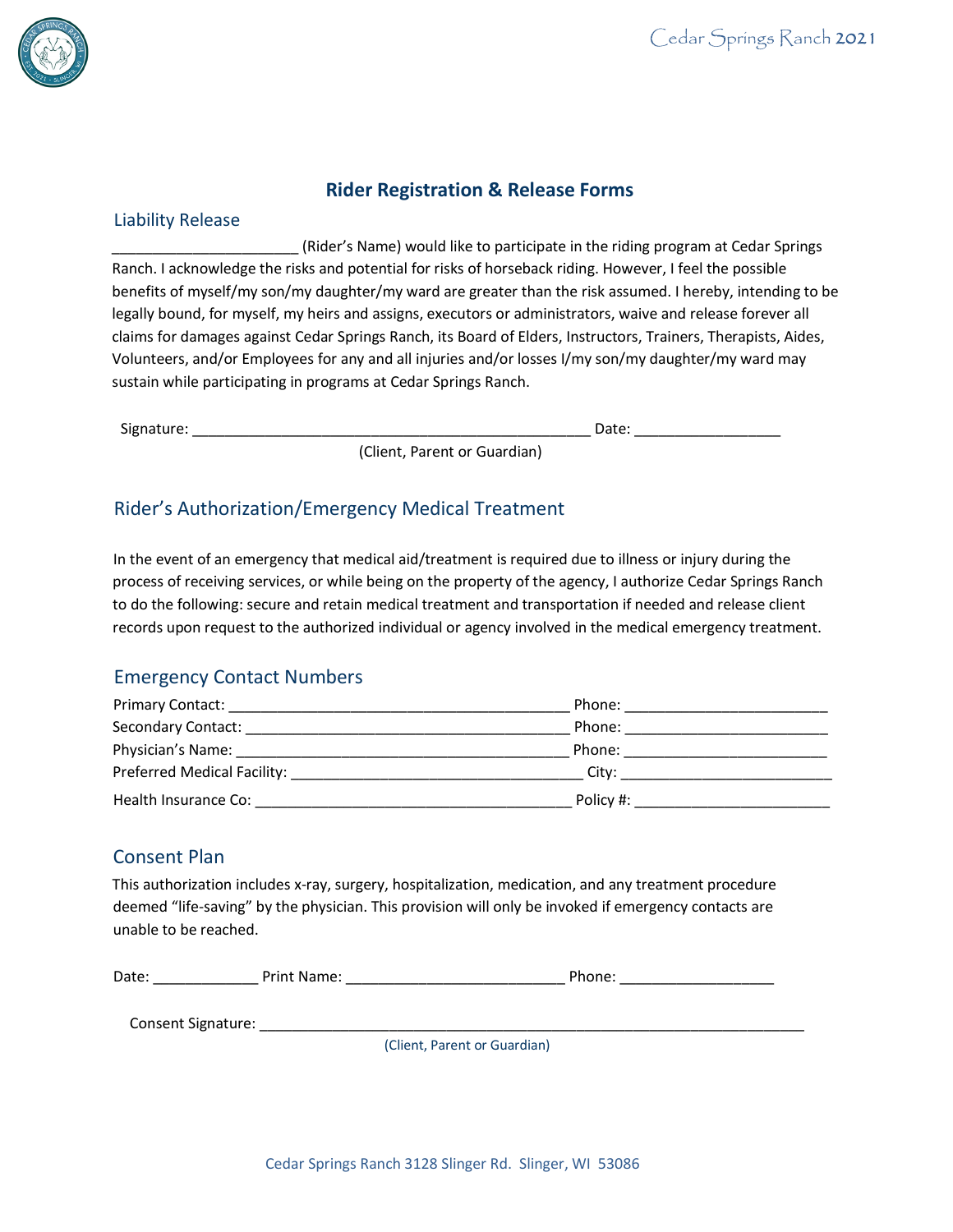

Dear Health Care Provider:

Your patient\_\_\_\_\_\_\_\_\_\_\_\_\_\_\_\_\_\_\_\_\_\_\_\_\_\_\_\_\_\_\_\_\_\_\_\_\_\_\_\_\_\_\_\_\_\_\_\_\_\_\_\_\_\_\_\_\_\_\_\_\_\_\_\_\_\_\_\_ *(Participant's Name)*

is interested in participating in therapeutic riding at Cedar Springs Ranch. In order to safely provide this service under guidance of the Professional Association of Therapeutic Horsemanship (PATH Intl.), our center requests that you complete the attached Medical History and Physician's Statement Form. Please note that the following conditions may suggest precautions and contraindications to therapeutic horseback riding. Therefore, when completing this form, please note whether these conditions are present, and to what degree.

| Orthopedic                                                       | Medical/Psychological                              |
|------------------------------------------------------------------|----------------------------------------------------|
| Atlantoaxial Instability (include neurologic symptoms)           | Allergies                                          |
| Coxarthrosis                                                     | Animal Abuse                                       |
| <b>Cranial Defects</b>                                           | <b>Cardiac Condition</b>                           |
| Heterotopic Ossification/Myositis Ossificans                     | Physical/Sexual/Emotional Abuse                    |
| Joint subluxation/dislocation                                    | <b>Blood Pressure Control</b>                      |
| Osteoporosis                                                     | Dangerous to Self or Others                        |
| Pathologic Fractures                                             | Exacerbations of Medical Conditions (e.g., RA, MS) |
| Spinal Joint Fusion/Fixation                                     | <b>Fire Setting</b>                                |
| Spinal Joint Instability/Abnormalities                           | Hemophilia                                         |
| Neurologic:                                                      | Medical Instability                                |
| Hydrocephalus/Shunt                                              | Migraines                                          |
| Seizure                                                          | <b>PVD</b>                                         |
| Sensory Deficit                                                  | <b>Respiratory Compromise</b>                      |
| Spina Bifida/Chiari II Malformation/Tethered<br>Coed/Hydromyelia | <b>Recent Surgeries</b>                            |
| Other:                                                           | <b>Substance Abuse</b>                             |
| Age (under 4 years)                                              | Thought Control Disorders                          |
| Indwelling Catheters/Medical Equipment                           | Weight Control Disorder                            |
| Medications (e.g., photosensitivity)                             |                                                    |
| Poor Endurance                                                   |                                                    |
| Skin Breakdown                                                   |                                                    |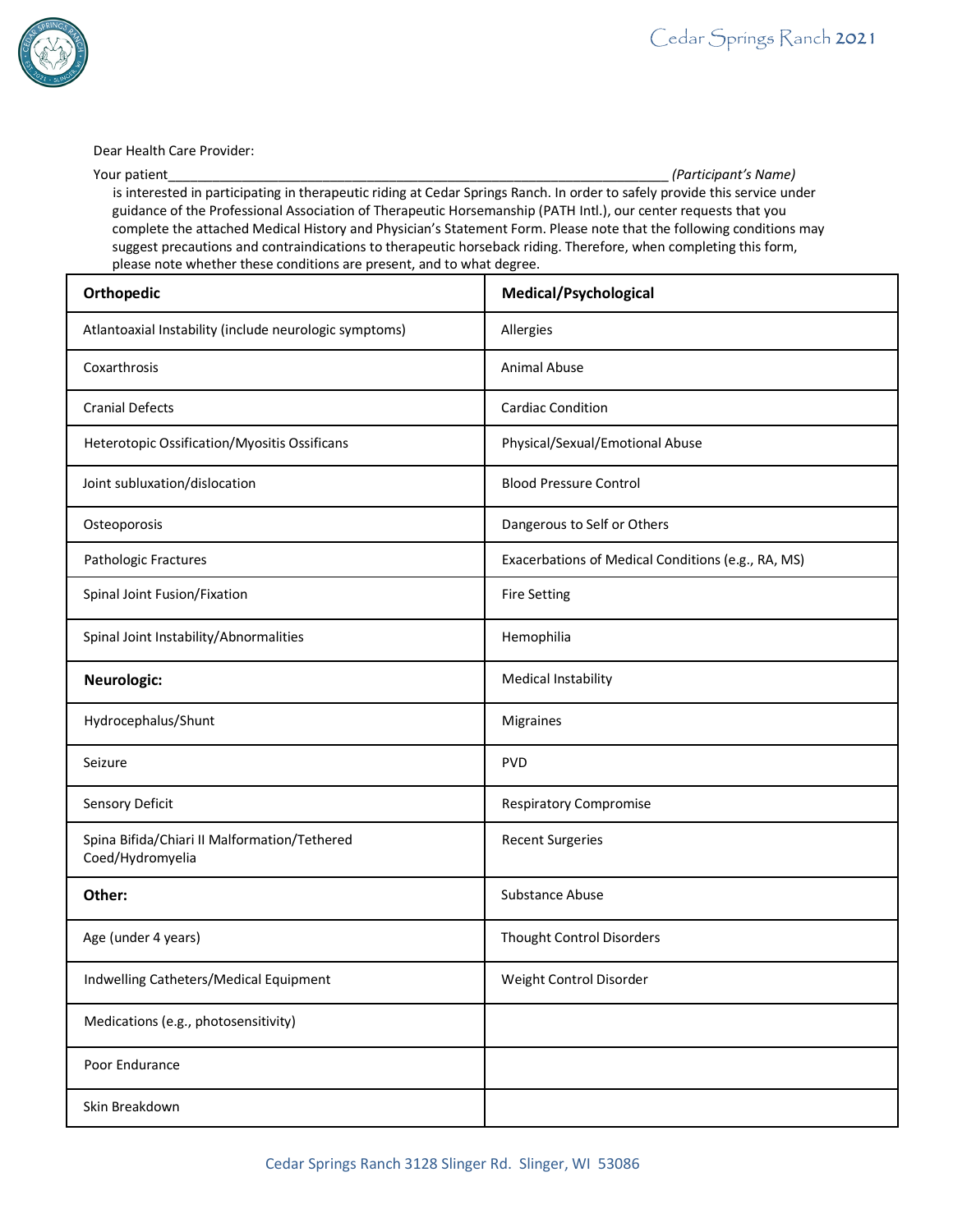

# **Participant's Medical History & Physician's Statement**

\*Note: The participant's physician must complete this form.

| Address:<br><u> 1990 - Jan Barbara (j. 1980)</u>                                                                                                                                                               |  |  |
|----------------------------------------------------------------------------------------------------------------------------------------------------------------------------------------------------------------|--|--|
|                                                                                                                                                                                                                |  |  |
|                                                                                                                                                                                                                |  |  |
|                                                                                                                                                                                                                |  |  |
|                                                                                                                                                                                                                |  |  |
|                                                                                                                                                                                                                |  |  |
|                                                                                                                                                                                                                |  |  |
| (include prescription and over-the-counter, name, dose, and frequency):<br>Medications                                                                                                                         |  |  |
| Does this participant have a history of seizures? Yes: No: No:                                                                                                                                                 |  |  |
| If yes, please provide the following information.                                                                                                                                                              |  |  |
|                                                                                                                                                                                                                |  |  |
| Controlled: Yes: _______ No: ________ Date of Last Seizure: ____________________                                                                                                                               |  |  |
|                                                                                                                                                                                                                |  |  |
| Special Precautions/Needs: New York Special Precautions of the Contract of the Contract of the Contract of the                                                                                                 |  |  |
| <b>Mobility Assessment:</b><br>Independent Ambulation: Yes: _______ No: ______<br>Assisted Ambulation: Yes: ________ No: ______<br>Wheelchair: Yes: ________ No: ______<br>Braces/Assistive Devices: _________ |  |  |